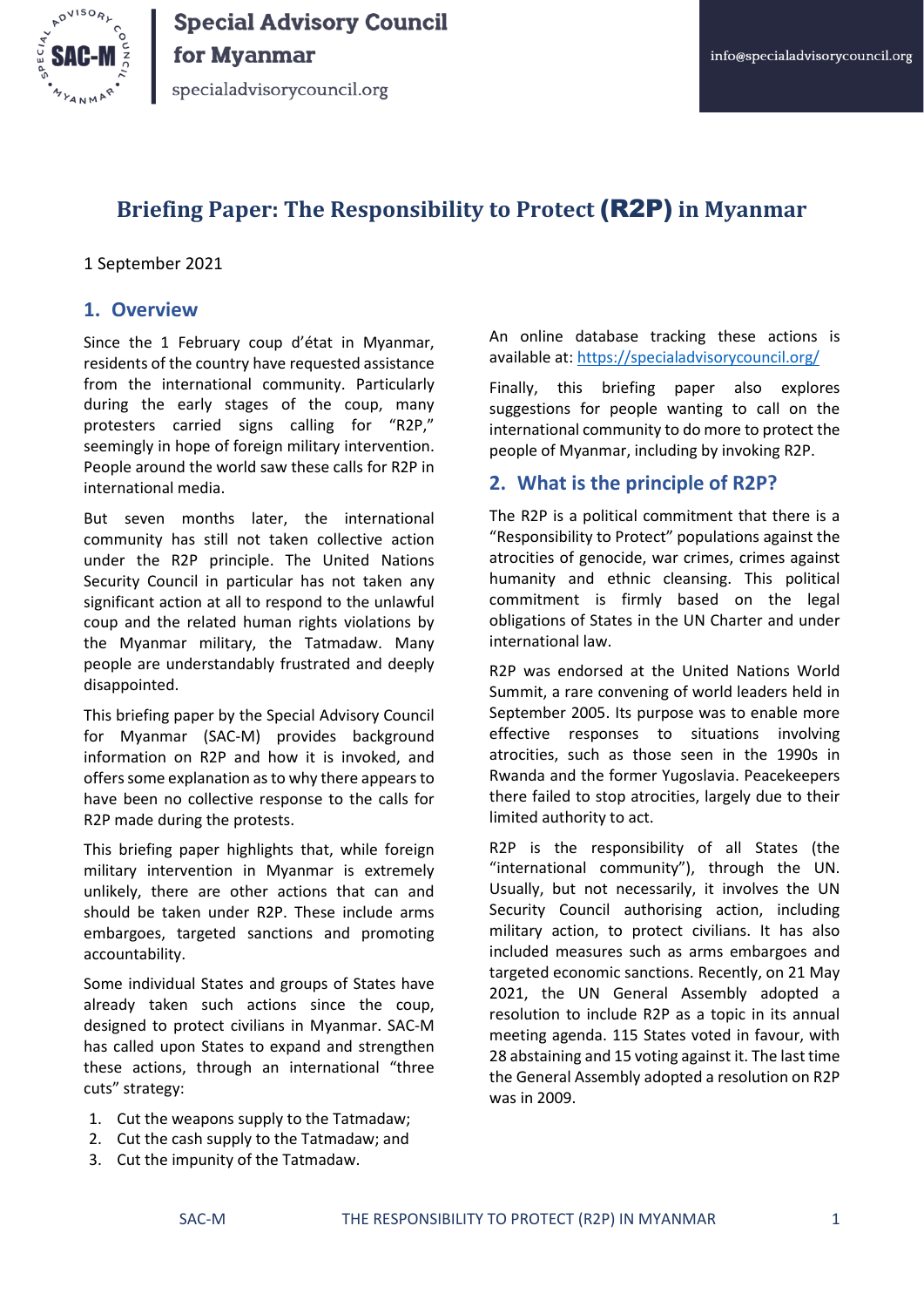

# **Special Advisory Council**

# for Myanmar

specialadvisorycouncil.org

## **3. What are the "pillars" of R2P?**

The UN has defined three "pillars" of R2P:

- 1. Each State is responsible to protect its own population against atrocities. This can include measures to address impunity, including ratifying the Rome Statute of the International Criminal Court (ICC).
- 2. When a State cannot fulfil its responsibility, the international community should provide encouragement and support. This tends to involve assistance to prevent atrocities, such as combating hate speech. It can also involve statements by the UN General Assembly, which call upon a State to fulfill its duties, but are not enforceable.
- 3. When a State manifestly fails to protect its population, the international community has a responsibility "to take collective action, in a timely and decisive manner." This usually applies when State institutions are themselves committing atrocities, and it can lead to action by the Security Council.

### **4. What is required to invoke R2P?**

There are no set criteria on when R2P applies, and what specific measures should be invoked. However, two factors clearly must be present.

The first factor is the need to protect civilians against atrocities. These days, many early warning systems exist, and the international community almost always has ample warning that civilians require substantial protection.

The second factor is the political will of States to act. Global geo-political dynamics have changed since world leaders endorsed R2P in 2005. Many atrocity situations have gone unaddressed by the Security Council, particularly when permanent members perceive that their political interests differ.

### **5. What is the UN Security Council's role?**

For the lawful use of military force under R2P, authorisation is required from the Security Council, using its powers under the UN Charter (see below). An exception could be where a State invites another State to enter its territory to provide protection support, but that is highly unlikely to occur outside a UN resolution.

Security Council authorisation is not required for arms embargoes, targeted sanctions or accountability efforts. However, Security Council authorisation is helpful, because it makes the measures universally legally binding and enforceable. But separately from the UN, States can generally take these actions, either unilaterally or multilaterally with others (as with European Union sanctions, for example).

### **6. What are different types of R2P actions?**

#### **Use of military force**

The original and central intention of R2P was to compel the Security Council to authorise military force and other coercive measures to protect civilians from atrocities, even without permission from the State concerned. Several resolutions have authorised the use of force in reference to the responsibility to protect.

Separate to this is strengthening the ability of UN peacekeepers to protect civilians. The norm for UN Missions is that peacekeepers can only use their weapons in self-defence. Each Mission usually needs to sign a legal agreement with the host country committing to this. In several cases in the 1990s, peacekeepers failed to stop atrocities for this reason. So, another intended objective of R2P was to address this problem by enabling the mandate of UN peacekeepers to be widened beyond self-defence.

#### **Arms embargoes**

The scope of action under R2P has widened due to Security Council inaction in authorising military force. R2P has been invoked as a reason to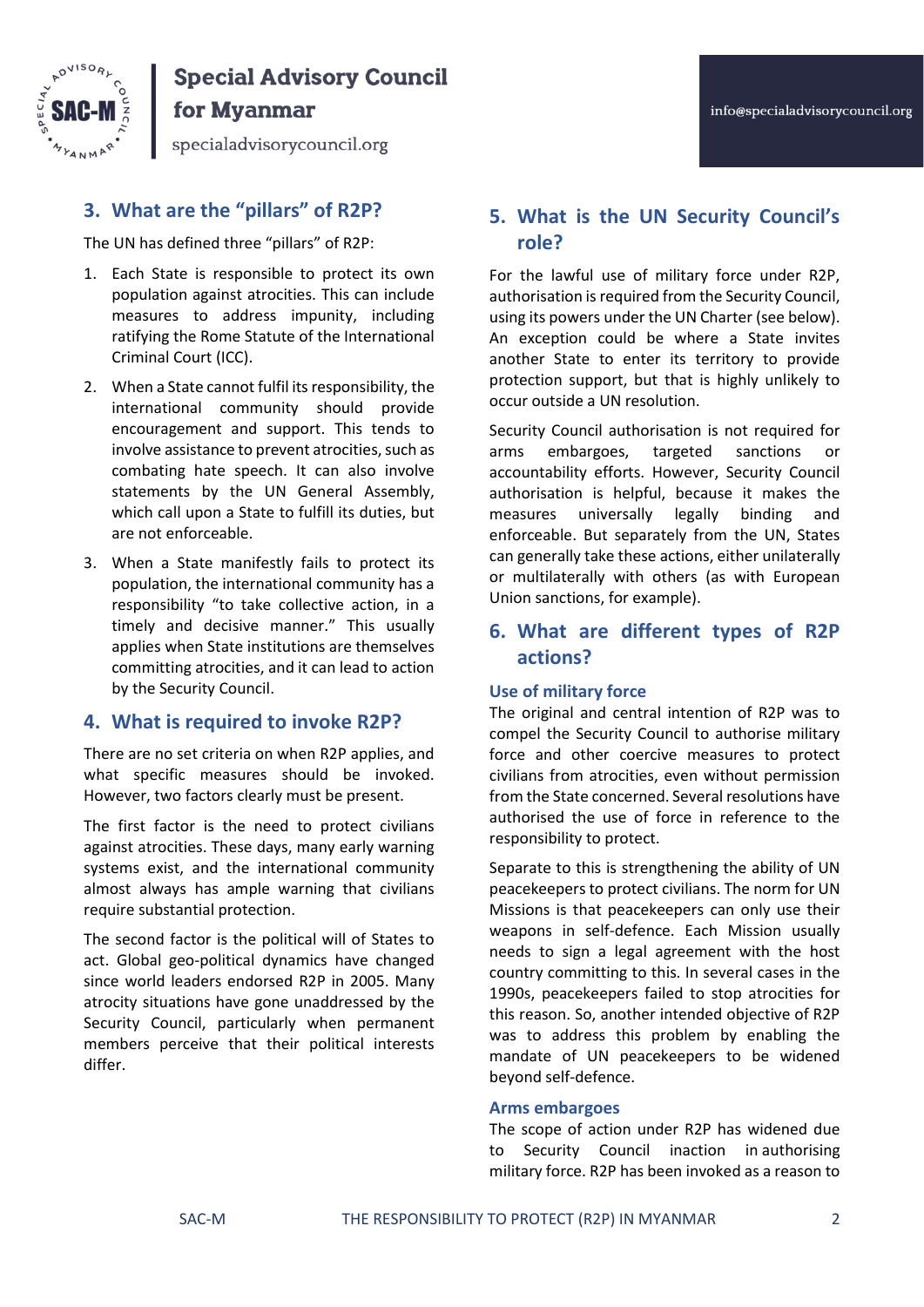



# **Special Advisory Council** for Myanmar

specialadvisorycouncil.org

restrict or prohibit the flow of arms and police

equipment into a country, with the intention of preventing weapons going to perpetrators. This is a type of sanctions that can take the form of a comprehensive arms embargo on a country. Because it is authorised by a Security Council resolution, it is binding on all States and enforceable.

For example, in a December 2013 resolution that referred to the responsibility to protect, the Security Council outlawed arms transfers to the Central African Republic. This embargo included: weapons and ammunition; military vehicles and equipment; spare parts for arms-related equipment; related training; and related items. This applied to arms going to any actor, with an exception for peacekeepers.

Note that the Security Council would not impose an arms embargo selectively, that is, an arms embargo that affected State institutions, such as the Tatmadaw, but not non-State armed groups, such as Ethnic Armed Organisations (EAOs). Any arms embargo would likely apply to all actors.

#### **Targeted sanctions**

Another measure can be targeted sanctions. The objectives could be: to penalise individuals and institutions involved in atrocities; to demonstrate an international commitment to respond to atrocities; and to discourage others from perpetrating atrocities. This may even prevent atrocities, by depriving perpetrators of the resources required to continue them.

For example, in a July 2018 Security Council resolution that referenced the responsibility to protect, asset freezes and travel bans were imposed on several individuals in South Sudan, including for their involvement in atrocities.

#### **Promoting accountability**

Impunity threatens the protection of civilians, particularly by emboldening perpetrators to continue carrying out atrocities against them. When a State is unwilling to prosecute perpetrators of crimes under international law,

the Security Council has a responsibility to respond, including by referring the situation to the International Criminal Court (ICC). In a February 2011 resolution referencing the responsibility to protect, the Security Council referred the situation in Libya to the ICC. This is the second of only two cases the Council has referred to the ICC. The first case was the situation in Sudan's Darfur region in 2005, months before the global commitment to R2P.

When a State is unable to prosecute perpetrators of atrocities, it can refer the situation to the ICC itself, if it is a party to the Rome Statute, the treaty creating the Court. If the State is not a party, it can declare acceptance of ICC jurisdiction, and then ratify the treaty to best enable prospects for justice. While not strictly part of R2P, this is consistent with the core principle of atrocity prevention.

#### *The international "three cuts" strategy*

The Special Advisory Council for Myanmar was conscious of these action options under R2P when it called for the international "three cuts" strategy against the Myanmar military:

- 1. Cut the weapons supply: a global arms embargo;
- 2. Cut the cash supply: targeted sanctions against junta leaders and companies that are owned or controlled by the military;
- 3. Cut the impunity: bring the junta leaders before the International Criminal Court.

#### **Other measures**

These days most R2P measures fall under the UN's pillars 1 and 2, to encourage and assist States to protect against atrocities. Activities typically include: situation monitoring; risk analysis; early warning systems; and prevention work such as developing legislative measures to counter hate speech. The UN Office on Genocide Prevention and the Responsibility to Protect, including a Special Adviser on R2P, support these activities. These are all endorsed by the UN General Assembly.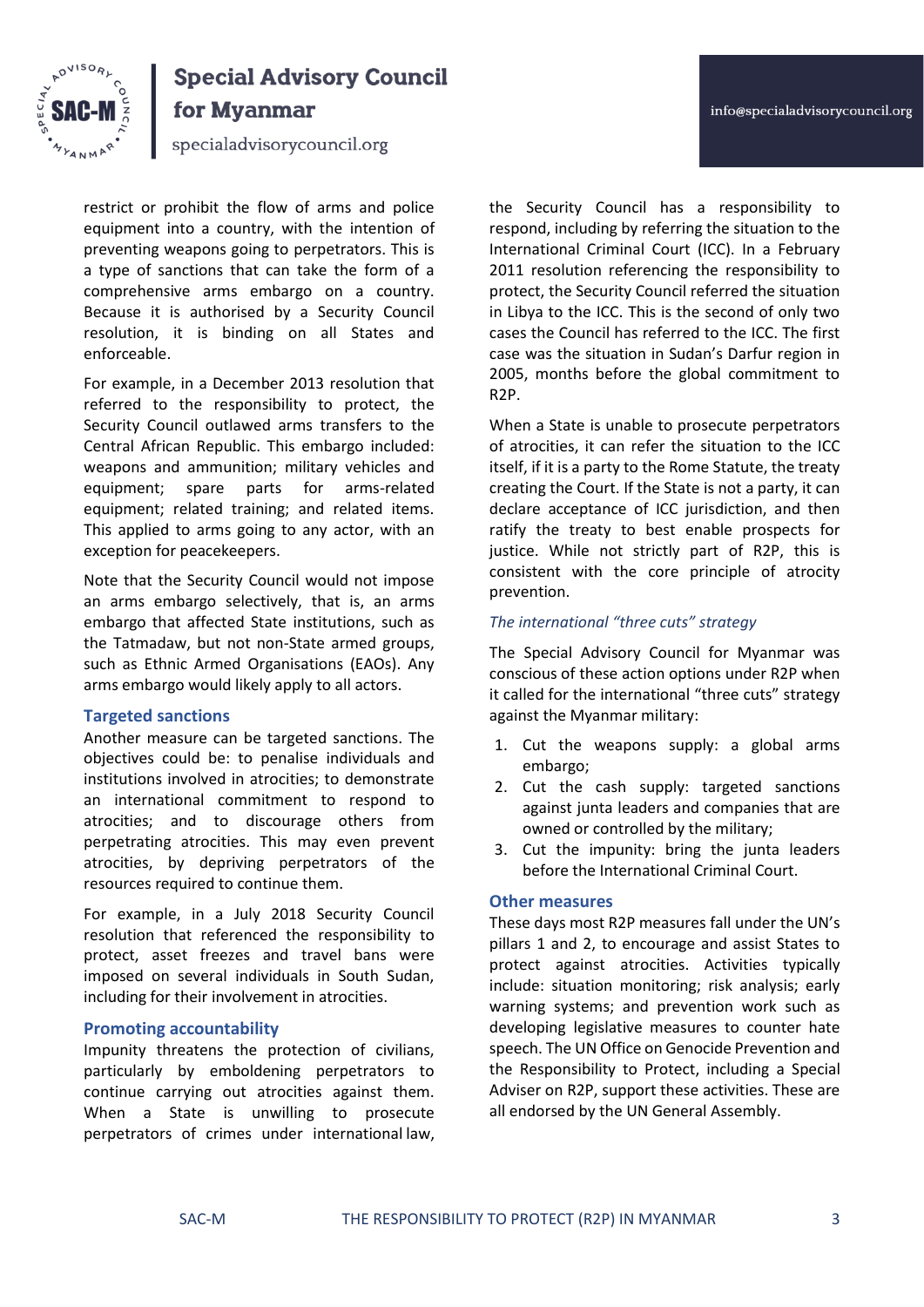

# **Special Advisory Council**

# for Myanmar

specialadvisorycouncil.org

In some cases, measures could also include diplomatic efforts to prevent atrocities, such as a principled mediation engaging all parties.

#### **7. Is R2P a law?**

R2P is a political and moral commitment to act against atrocities. While it is based on law, it is not a law itself, and does not create new legal obligations upon States. But it does broaden legal justifications for international responses to atrocity situations. A key purpose of R2P is to encourage the UN Security Council to use its existing authority to prevent atrocities.

International law has long required each State to protect its own population against atrocities. But international law generally does not oblige States to protect the populations of other countries. The main exception to this is in cases of genocide, where members of the Genocide Convention are obliged to take action to prevent and punish it. Yet even in genocide situations, States often fail to act, particularly if it involves military intervention.

Under the UN Charter, war is illegal except in selfdefence or where it has been authorised by the Security Council under the UN Charter. State sovereignty and non-intervention are key aspects of international law. Historically, States have considered these as more important than preventing atrocities. This is one of the main reasons the international community has often not intervened decisively in situations of atrocities.

To address this, R2P proposed a new political concept: while State sovereignty was traditionally understood to mean having the right to control the territory of a country, the R2P proposal was that State sovereignty also involves responsibility. If the State could not meet its responsibility to protect its population against atrocities, this would permit certain international actions to ensure its responsibility was met. Even at that time, it was a complex and controversial argument, involving politics as much as it involved law.

When the UN General Assembly endorsed R2P at the 2005 World Summit, it referred to Chapter 7 of the UN Charter. This empowers the Security Council to authorise interventions to protect international peace and security. That could include using military force, arms embargoes, and other coercive measures. The 15-member Security Council therefore has a special responsibility for R2P. Lawful actions must be authorised through a resolution, which requires at least nine votes in support, with no use of veto powers by any of the five permanent members (China, France, Russia, UK and US). When so authorised, the actions become binding on all UN member states and legally enforceable.

#### **8. What are the main critiques of R2P?**

One criticism of R2P is that, once military action is authorised by the Security Council, it can be extended beyond a protection of civilians mandate to forcing regime change. This is cited as a reason the Security Council has not agreed to apply R2P in Syria and Yemen.

Another criticism is that R2P is applied selectively, mostly in places where none of the five vetowielding permanent members of the Security Council has significant political interests. This may partly explain the lack of decisive responses in Syria and Myanmar.

Also, like the application of the Genocide Convention, States can sometimes waste time debating whether R2P applies, rather than taking timely actions using the tools available.

#### **9. Is R2P applicable in Myanmar?**

Since the 1 February 2021 coup, Tatmadaw soldiers have been involved in killings, torture and arbitrary detention – some of which appear to constitute crimes against humanity.

Members of the Tatmadaw, a State institution, have perpetrated atrocities against individuals and groups throughout Myanmar for decades. These have included war crimes, crimes against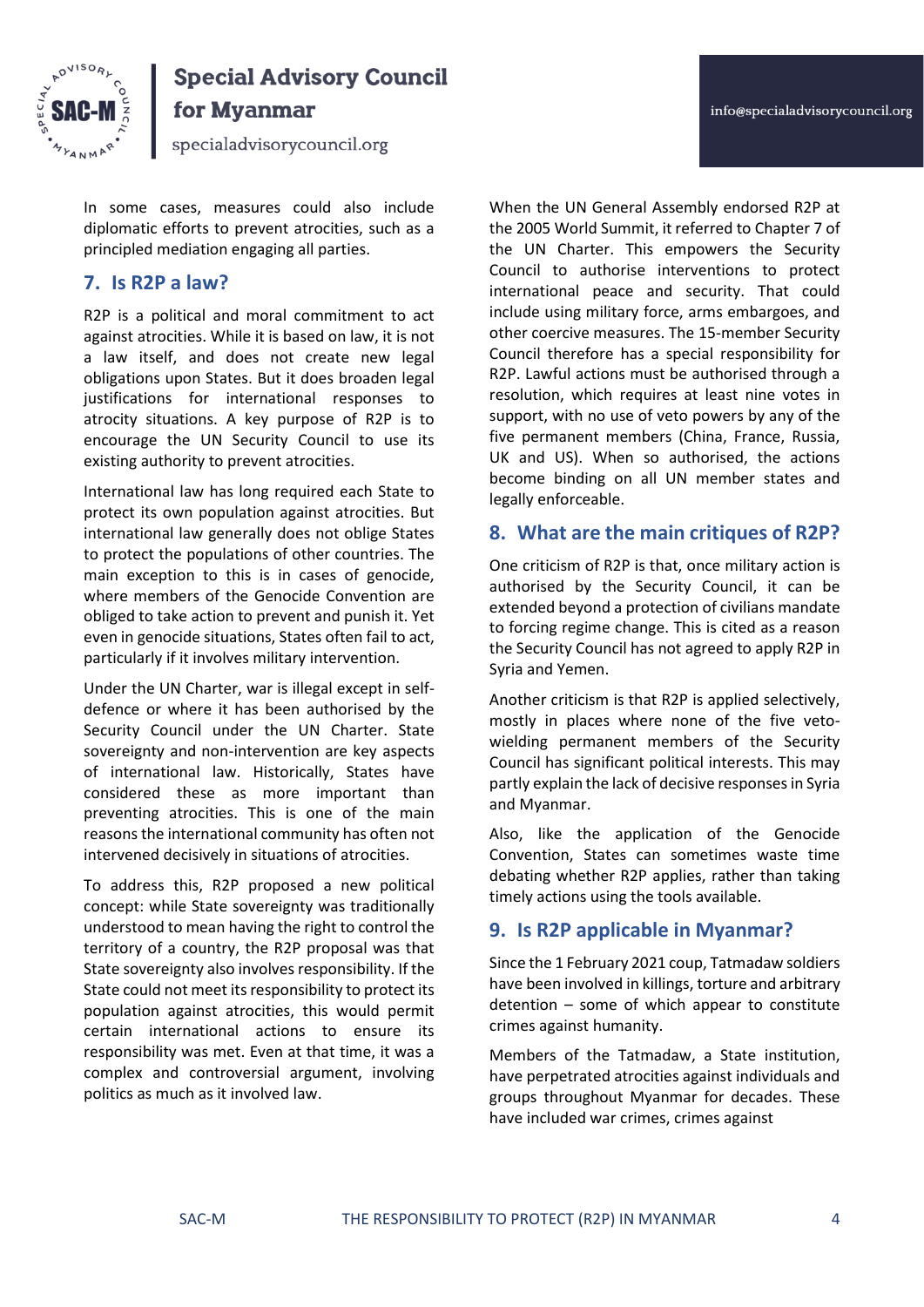



# **Special Advisory Council** for Myanmar

specialadvisorycouncil.org

humanity, ethnic cleansing and possibly genocide. Many of these atrocities have been extensively documented, including by members of SAC-M when in the recent past they each held senior positions commissioned by the UN Human Rights Council.

There have been calls for R2P in Myanmar in the past, including in 2008 to facilitate an international humanitarian response to Cyclone Nargis, and in 2017-2018 to protect people against atrocity crimes by the military, especially the Rohingya in Rakhine State. There has been and there remains a clear need for the Myanmar population to be protected from atrocities perpetrated by the Tatmadaw.

# **10. Can the international community protect civilians against atrocities in Myanmar?**

Based on an assessment of global political dynamics and the experience of interventions in other countries, any foreign military intervention in Myanmar is extremely unlikely and could also drastically worsen the situation.

However, the UN Security Council has the responsibility and authority to invoke other measures, namely: imposing a comprehensive arms embargo on Myanmar; imposing targeted financial sanctions against senior military officials and all military-owned companies; and referring the situation in Myanmar to the International Criminal Court.

Several important international justice initiatives are already seeking to address atrocities in Myanmar by combatting impunity, including: the International Criminal Court; the UN Independent Investigative Mechanism for Myanmar; and proceedings in the International Court of Justice. The UN Human Rights Council also mandates a Special Rapporteur for human rights in Myanmar.

At the same time, it is important to recognise that those justice processes can take a long time, and the outcomes are not guaranteed.

The Security Council, for its part, has a lengthy history of failing to act decisively to protect civilians against atrocities in Myanmar. No action has ever been taken on Myanmar, not even in response to crimes against humanity and possibly genocide against the Rohingya. The possibility for action following the coup should be understood in this context.

# **11. Could R2P be invoked to address the COVID-19 crisis in Myanmar?**

For decades, successive military regimes have prioritised military spending over public health infrastructure. Since the 2021 coup, medical workers who refuse to work under the junta have been threatened, beaten and detained. The COVID-19 public health crisis has been significantly exacerbated due to these factors.

SAC-M has called upon the UN Security Council to urgently mandate an international humanitarian intervention in Myanmar, including aid workers on the ground, to get life-saving assistance to millions of people suffering under the COVID-19 outbreak. This call has been made without reference to R2P.

R2P was developed to address atrocities. If it could be established that the junta has deliberately withheld medical care to the population as a deliberate strategy to weaken resistance to the coup, this may constitute an atrocity and thereby justify calling for R2P. But it could take time to establish if these are the facts. If R2P is called for in this instance, States may waste time debating whether R2P applies, delaying the urgent action that is required now. This is what happened when R2P was unsuccessfully proposed after Cyclone Nargis.

# **12. Should people call for R2P in Myanmar?**

Residents of Myanmar continue experiencing massive assaults on human rights, democracy and the rule of law – involving atrocities and tactics of terror employed by the Tatmadaw. They have a